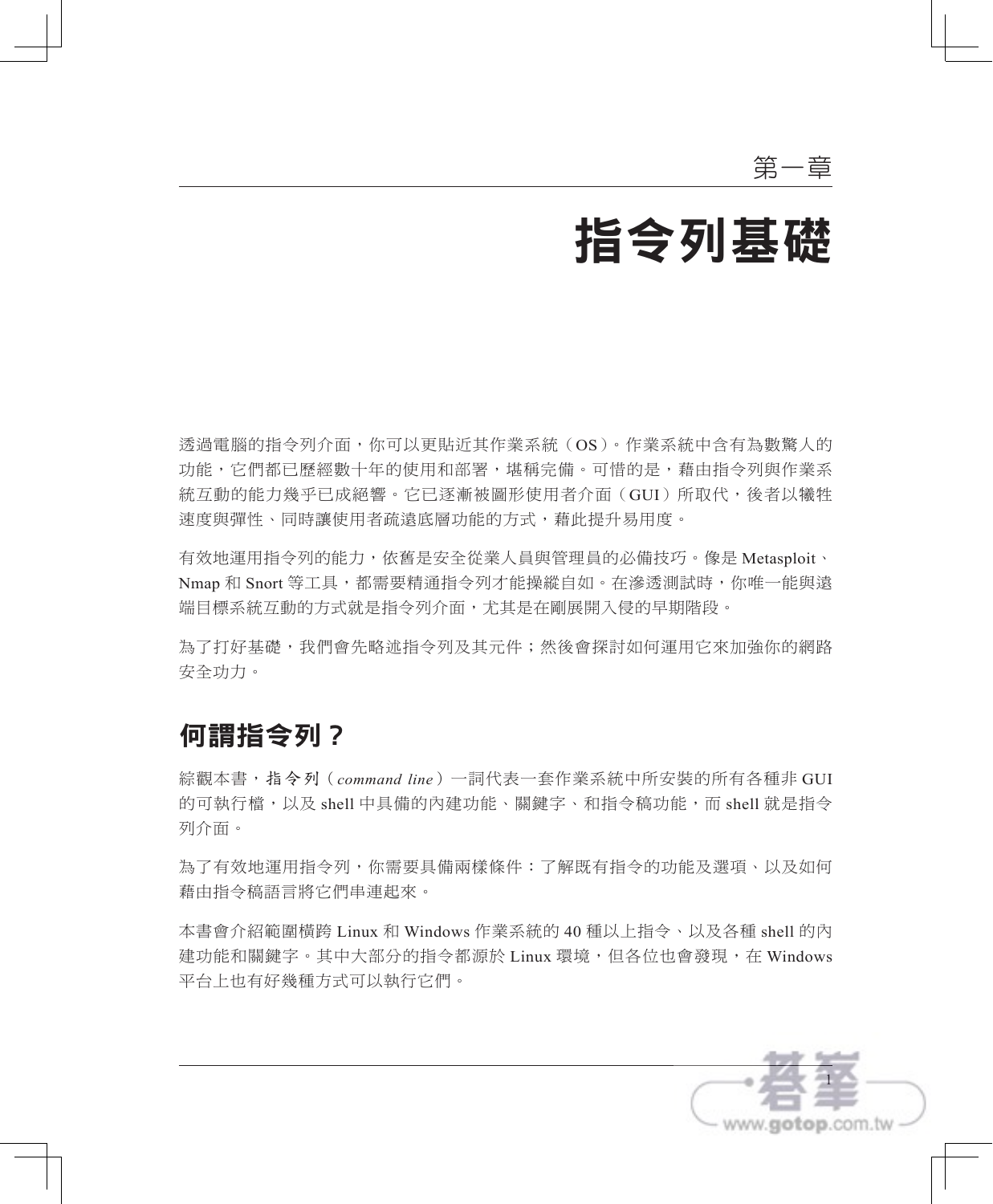# 為何是 **bash** ?

基於要撰寫指令稿,我們選擇了 bash shell 和其指令語言。bash shell 已問世數十年,幾 乎所有的 Linux 版本都有它的蹤影,甚至也進入到了 Windows 作業系統裡。由於其技術 及指令稿可以跨平台運作,因而使得 bash 成為安全運作的理想技術。bash 的普及也替 攻擊演練人員及滲透測試人員帶來了獨特的優勢,因為在大部分的情況下,它都不需要 額外的基礎服務支援或是解譯,就能安裝在目標系統上。

# 指令列展示

本書以大量的範例來運用指令列。單獨一行指令會像這樣示範:

ls –l

如果單行指令示範還要加上輸出,就會像這樣:

#### $$ 1s -1$

-rw-rw-r-- 1 dave dave 15 Jun 29 13:49 hashfilea.txt -rwxrw-r-- 1 dave dave 627 Jun 29 13:50 hashsearch.sh

注意示範中如何以 \$ 字元來區分輸入的指令和輸出。開頭的 \$ 字元並非指令的一部分, 而是代表 shell 指今列的簡易輸入提示。如此各位就能分辨指今(你會輸入的內容)和 執行後在終端機畫面輸出的效果。範例中會以空白列把指今和其輸出分開來,但你在實 際執行指令時不會有這種情形。這只是方便讀者而採取的編排。

除非特別說明,否則 Windows 指令的範例均以 Git Bash 執行,而非 Windows 自己的命 令提示字元。

# 在 **Windows** 上運行 **Linux** 和 **bash** 譯註 <sup>1</sup>

我們會探討的 bash shell 和指令,基本上所有版本的 Linux 都會預先安裝。但 Windows 環境則不盡然。還好,要在 Windows 系統上執行 Linux 指令和 bash 指令稿的方法有很 多種。我們會介紹四種選項:Git Bash、Cygwin、Windows Subsystem for Linux、以及 Windows 命令提示字元與 PowerShell。

<sup>&</sup>lt;sup>譯註1</sup> 基於目前虛擬機架設十分容易,只要你的記憶體充足,用虛擬機架設一套 Linux 來實驗也不錯 (除非 要實驗 Windows 的指令)。

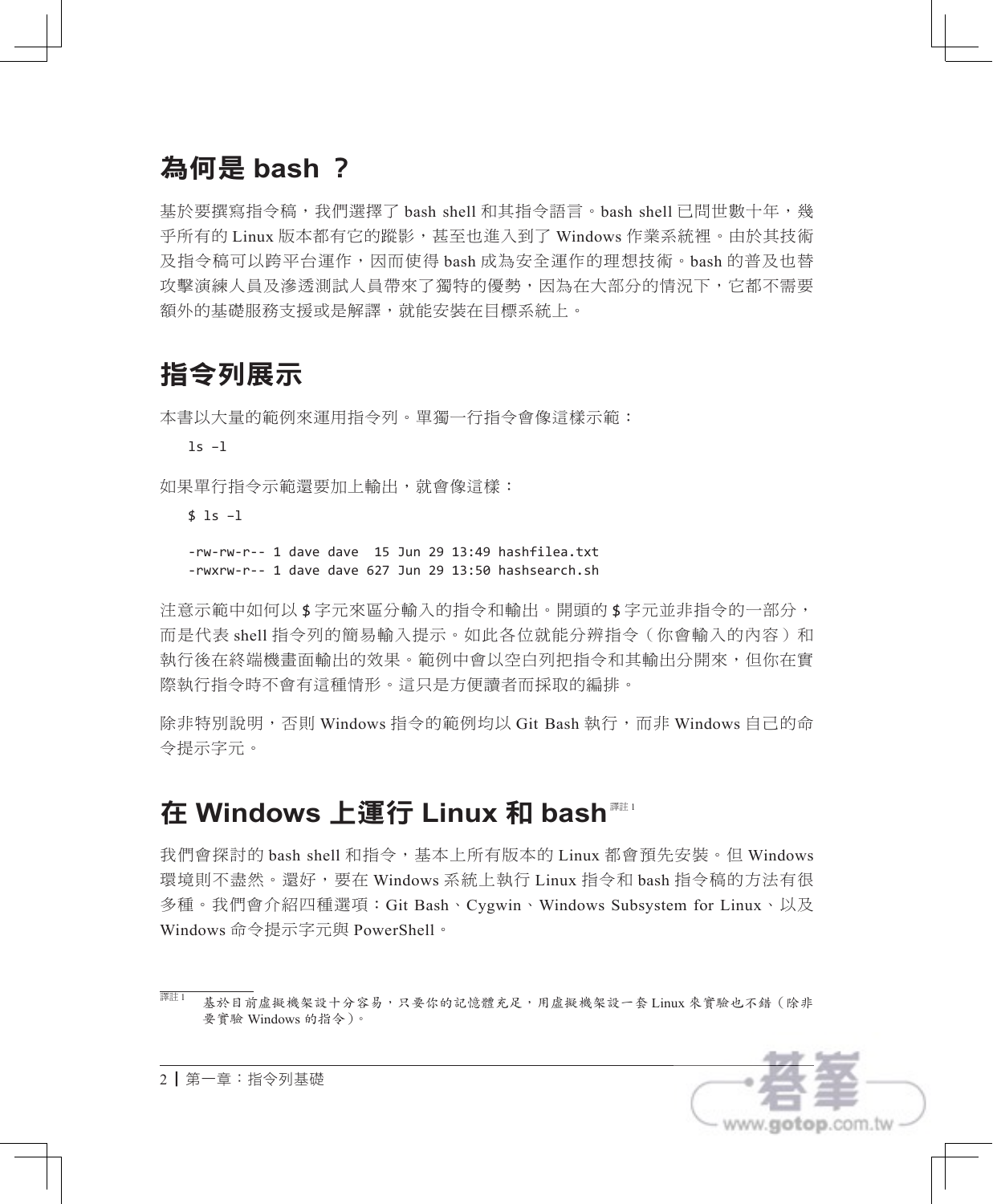# 基本的 Bash

Bash 並不僅僅是一種可以執行程式的簡易指令列介面。它也是自成一格的程式語言。 其預設的運作方式就是要啟動其他的程式。先前我們曾談過,如果指令列中出現連續幾 個字眼;bash 就會假設第一個字是啟動的程式名稱,其後的字眼都是要傳遞給程式的 引數。

但作為一種程式語言,它同時也具備了對輸入及輸出的支援功能,以及像是 if、 while、for、case 等等的控制結構。其基本資料類型為字串(例如檔案名稱及路徑名稱 等),但也支援整數作為資料類型。由於它主要專注在指令稿及啟動程式上,數字計算 並非其所長,因此它並不直接支援浮點運算,而是要靠其他指令支援。本章要介紹若干 讓 bash 之所以能成為強大程式語言的特性,尤其是在撰寫指令稿方面。

## 輸出

就像任何程式語言一樣,bash 可以把資訊輸出到螢幕上。使用 echo 指今就能達到輸出 的目的:

```
$ echo "Hello World"
```
Hello World

你也可以改用內建的 printf 指令,它還支援更多的格式:

```
$ printf "Hello World\n"^{\mathbb{H}\pm1}
```
Hello World

<sup>=&</sup>lt;br><sup>譯註 1</sup> echo 會在它顯示的字串後面自動加上換行字符。這個差異後面還會提到。

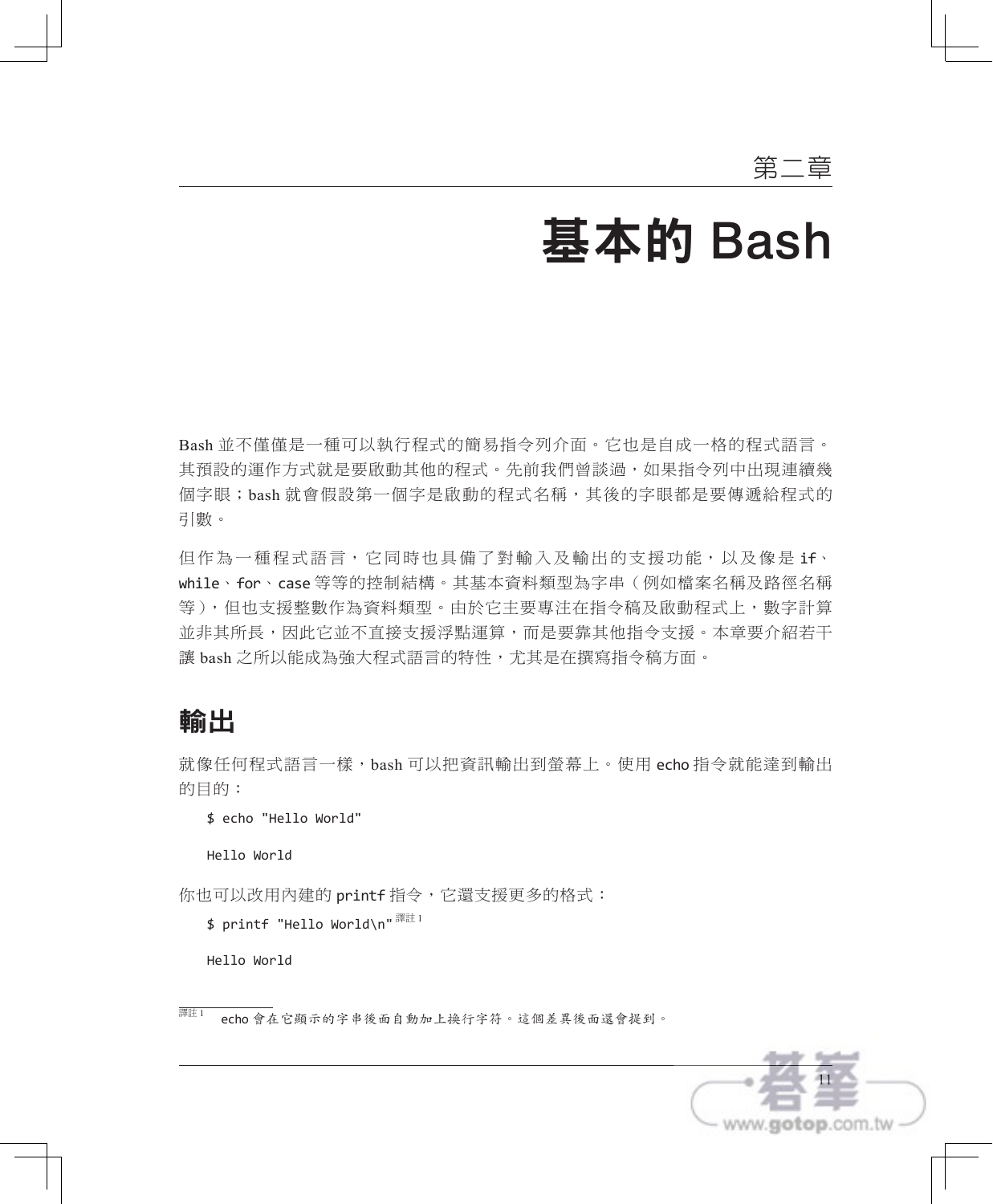Bash 甚至還可以用類似方式處理一連串管線指令:

```
if ls | grep pdf
then
     echo "found one or more pdf files here"
else
     echo "no pdf files found"
fi
```
若管線存在,則以管線中最後一道指令的成敗為判斷的標準,決定是否要走「為真」的 途徑。以下就是一個要緊的例子:

ls | grep pdf | wc

就算 grep 指令沒有找到任何 pdf 檔案,這一串指令的結果仍是「為真」。因為最後一道 wc 指令的執行結果(計算輸入字數)一定是成功的,而且輸出如下:

#### 0 0 0

以上輸出的意思是,因為 grep 指令的搜尋比對未果,因此 wc 計算自述的結果就成了零 行、零字、零位元組(亦即零字元)。但這對於 wc 來說仍然算是執行成功(為真)的結 果,沒有任何錯誤或失敗訊息。它只是要計算先前輸出的結果有幾行字而已,就算給它 的是空無一物的輸入也一樣。

更典型的 if 比較方式,是利用複合式指令 [[ 或是 shell 的內建指令 [ 或 test。利用這 些就能測試檔案的屬性、或是進行值的比較。

如要測試檔案系統中是否存在某個檔案:

```
if [[ -e $FILENAME ]]
then
    echo $FILENAME exists
fi
```
表 2-1 列出了 if 可以比對的其他檔案測試選項。

| 檔案測試運算子 | 用涂           |
|---------|--------------|
| -d      | 測試目錄是否存在     |
| -e      | 測試檔案是否存在     |
| $-r$    | 測試檔案是否存在日可讀取 |
| -W      | 測試檔案是否存在日可寫入 |
| $- x$   | 測試檔案是否存在日可執行 |
|         |              |



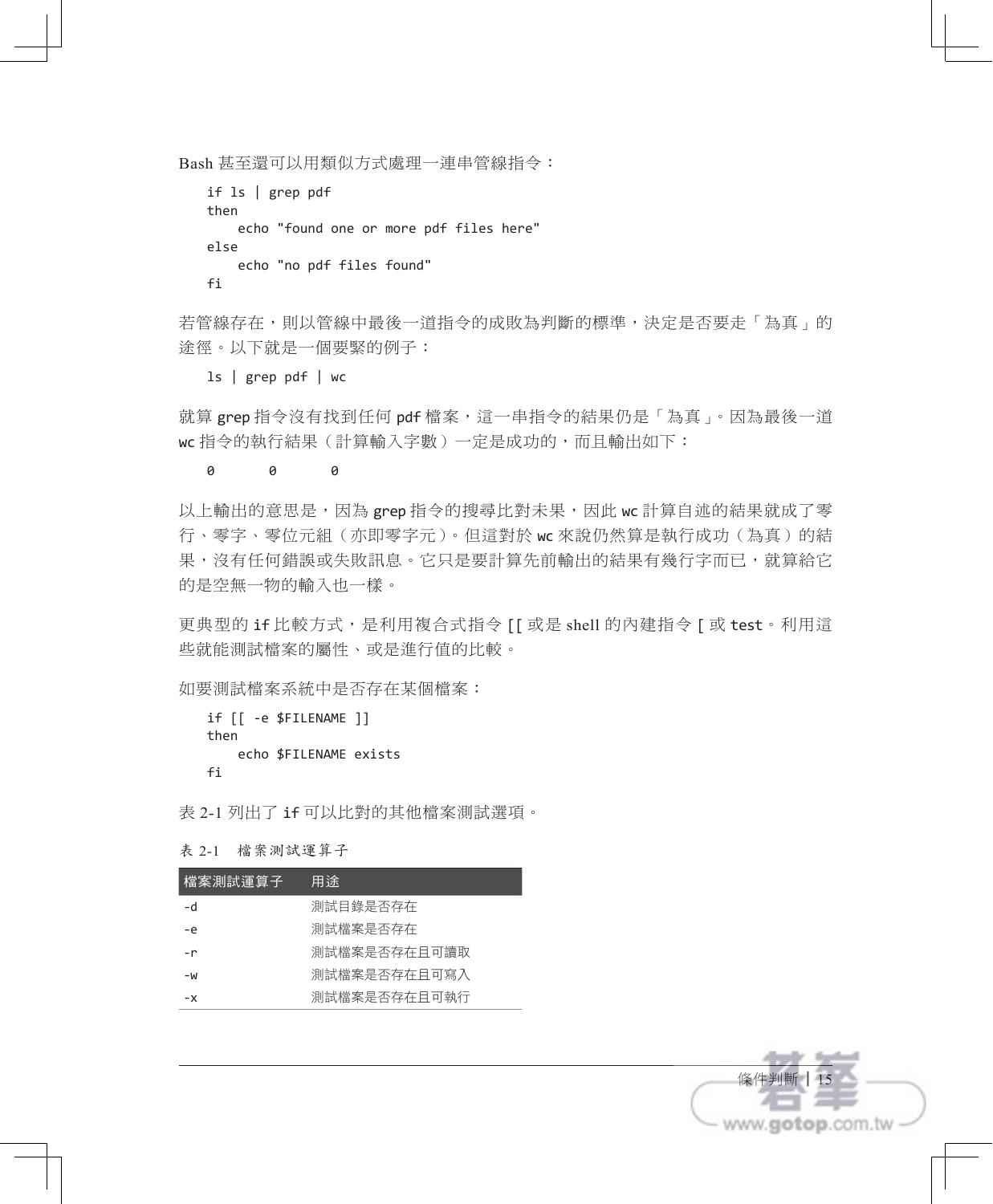讓 / 從原本的含義「跳脫」出來, 這樣 bash 才不會把它當成是替換語法的一部分。 我們在這裡用了 \/ 指明它是一個字面上的斜線字元<sup>譯註 7</sup>。

- **❾** 接著又是一個用雙重小括號包覆的算術表示式。在算術表示式中,bash 就不需要在 大多數的變數名稱前面加上 \$ 了。但如果牽涉到例如 \$1 之類的位置性參數,則 \$ 就 不能省,因為省掉就無法分辨它到底是整數 1、還是第一個位置性參數。
- 最後把所有的 .evtx 用 tar 打包成一個封存檔。參數 -z 代表要壓縮資料,如果不 使用參數 -v,tar 就會悄悄地作業(因為指令稿已經在以上的說明項目 7 取出檔案 名稱時顯示過一次了)。

這個指令稿會在一個 subshell 裡執行,因而儘管我們在指今稿裡切換了現行目錄,一日 離開指今稿,還是會回到我們當初開始的地方。如果想要回到指今稿裡切換過的位置, 就必須改用 cd - 指令返回前一個所在目錄<sup>譯註 8</sup>。

## 蒐集系統資訊

倘若你可以在系統上任意執行指令,就可以透過標準的 OS 指令來蒐集系統的各種相關 資訊。要用哪種指令端看你面對的作業系統而定。表 5-3 所列的就是能夠從系統取得大 量資訊的常見指令。注意,指令會因你執行的是 Linux 或是 Windows 環境而有所不同。

| Linux 指令          | Windows Git Bash 等效指今 | 目的                  |
|-------------------|-----------------------|---------------------|
| uname $-a$        | $uname -a$            | 作業系統版本資訊            |
| cat /proc/cpuinfo | systeminfo            | 系統硬體相關資訊            |
| ifconfig          | ipconfig              | 網卡資訊                |
| route             | route print           | 路由表資訊               |
| $arp -a$          | $arp -a$              | 顯示位址解析表 (ARP table) |
| netstat -a        | netstat -a            | 顯示網路連線              |
| mount             | net share             | 顯示檔案系統              |
| $ps -e$           | tasklist              | 顯示執行中的程序            |

表 5-3 本機端資料蒐集指令

譯註 <sup>7</sup> 所以,第一組 // 代表要被替換的舊字串從這裡開始,而且跟上一項一樣,凡是有發現就要替換;然 後 \/ 代表要替换的字元就是 / 本身,而且特地用 \ 做逸出處理; 最後的 / 代表要替换的新字串從這 裡開始,也就是 -。

<sup>譯註8</sup> 這個範例引用了很多變數替代的用法,作者的說明僅點到為止。如果你看得一頭霧水,可以參閱作 者之一 Carl Albing 所著的 *Bash Cookbook* 第二版(*http://shop.oreilly.com/product/0636920058304.do*),同 樣為 O'Reilly 出版。書中第 5 章對於本例中 shell 變數的操縱方式,不論是上述說明項目 2 的位置 變數遞補、項目 3 的預設值指定、項目 6 的切削清除、還是項目 8 的新舊字串替換,都有極為精闢 的講解。請務必研讀到理解為止,不然後面示範的指令稿讀起來會倍感吃力。

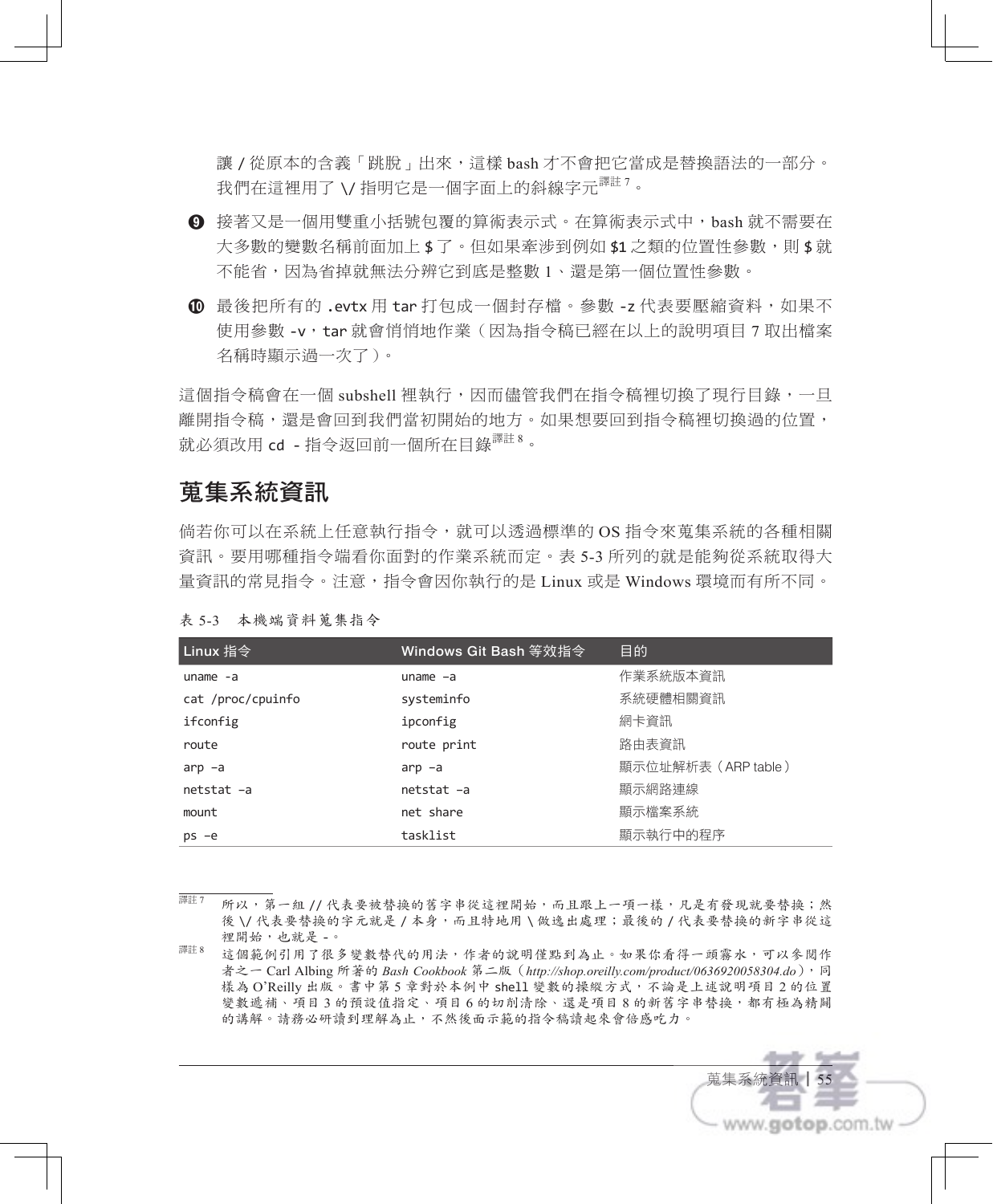#### jq

jq 是一種輕巧的語言和 JSON 剖析器,適合 Linux 指令列使用。它很厲害,但 大部分的 Linux 版本並未事先預裝它。

如果要用 jq 取出 *book.json* 裡的 title 鍵:

\$ jq '.title' book.json

"Cybersecurity Ops with bash"

要列出所有作者的名字:

\$ jq '.authors[].firstName' book.json

"Paul" "Carl"

由於作者欄 authors 是一個 JSON 的陣列,你必須在取用時加上 []。如果要 取得陣列的特定元素,就要以索引為之,從位置 0([0] 代表陣列的第一個元 素)。如果要取得陣列中所有元素,只要用不含索引的 [1即可。

關於 jq 的詳情,請參閱 jq 網站(*http://bit.ly/2HJ2SzA*)。

## 匯總資料

萬集而來的資料常來源各異,檔案和格式也都五花八門。在資料可供分析之前,你必 須要先將資料集中一處,並轉換成便於分析的格式。

設想你要在一套名為 ProductionWebServer 的系統中搜尋檔案資料庫。而先前我們已用 指令稿將蒐集而來的資料用 XML 標籤包裝過,其格式為 <systeminfo host="">。在蒐 集資料時,我們也為檔案名稱加上了相關的主機名。現在你就可以利用這些屬性把資料 找出來、並將其匯總在單一場所:

```
find /data -type f -exec grep '{}' -e 'ProductionWebServer' \;
-exec cat '{}' >> ProductionWebServerAgg.txt \;
```
指令 find /data -type f 會列出 *data* 目錄及子目錄下的所有檔案。然後針對每一個找出 來的檔案執行 grep,挑出內文帶有 ProductionWebServer 字串的檔案。凡是挑出來的檔 案,一律用 cat 將內容附加到(>>)*ProductionWebServerAgg.txt* 檔案裡。如果你只想把

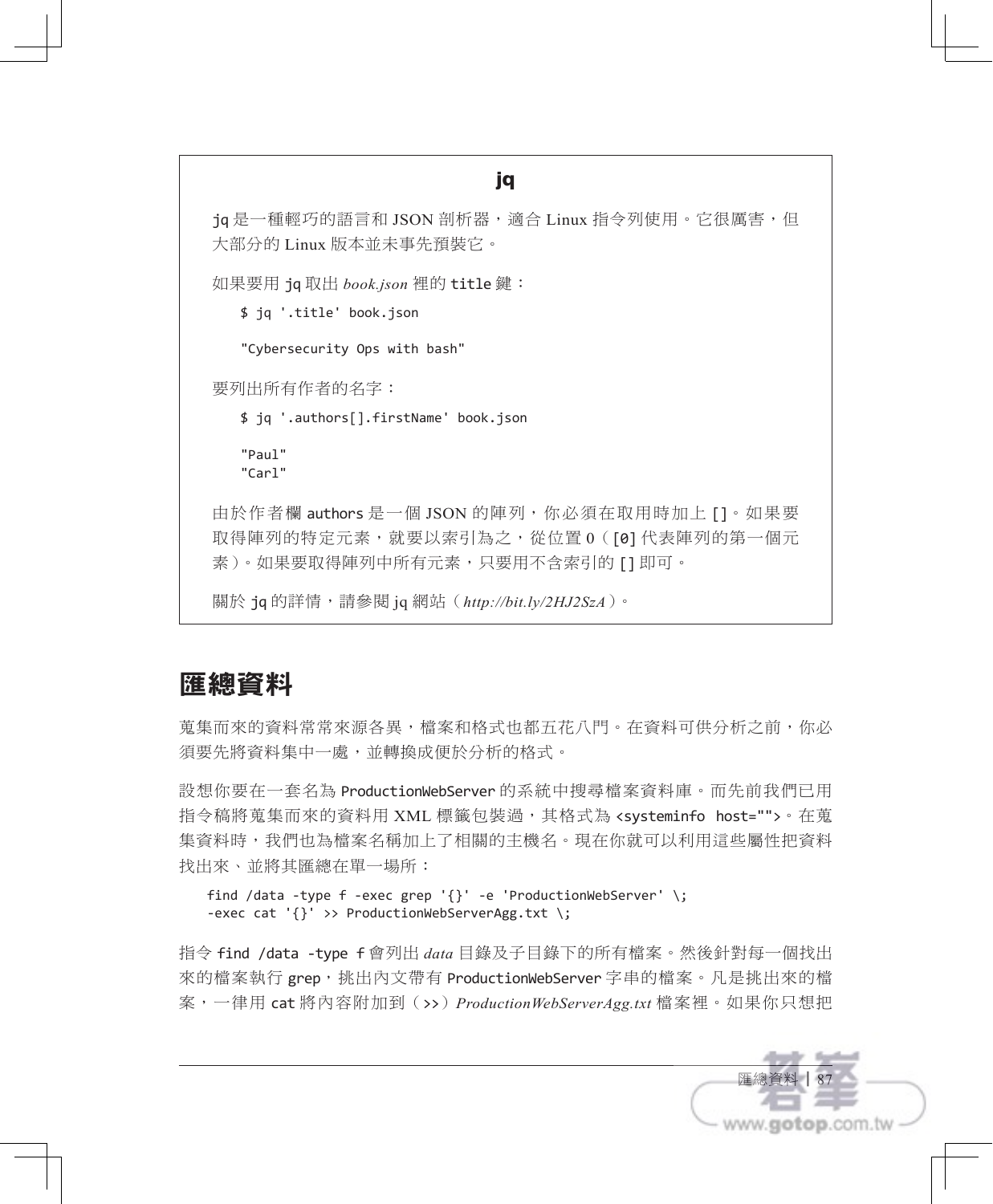# 以長條圖顯示資料

你可以讓計算再進一步,將結果用更為視覺化的方式呈現。不妨把來自 *countem.sh* 或 *summer.sh* 的輸出以管線轉給另一個指令稿,一個可以把結果呈現為產生長條圖型態的指 令稿。

列印用的指令稿會把第一個欄位當成關聯式陣列的索引,再把第二個欄位當成陣列元素 值。接著它會迭代陣列,並印出一定數量的井字號來代表加總數量,清單中最大的數量 就會以 50 個 # 字符號來呈現。

範例 *7-6 histogram.sh*

```
#!/bin/bash -
#
# Cybersecurity Ops with bash
# histogram.sh
#
# 說明 :
# 針對資料產生水平長條圖
#
# 用法 : ./histogram.sh
# 輸入格式: 標籤 數值<sup>譯註 10</sup>
#
function pr_bar () ❶
{
    local -i i raw maxraw scaled ❷
    raw=$1
    maxraw=$2
    ((scaled=(MAXBAR*raw)/maxraw)) ❸
    # 以下為確保 scaled 至少為 1 而設計
    ((raw > 0 && scaled == 0)) && scaled=1 ❹
   for((i=0; i< s <i>i++1</i>)); do printf '#'; done
    printf '\n'
} # 函式 pr_bar 到此告一段落
#
# " 以下為指令稿主體 "
#
declare -A RA ❺
```
譯註 <sup>10</sup> 如果用手動輸入標籤和數值資料的方式,而非事後以管線餵入資料,則結束輸入後記得要按下 Ctrl-D 以便開始繪圖計算。

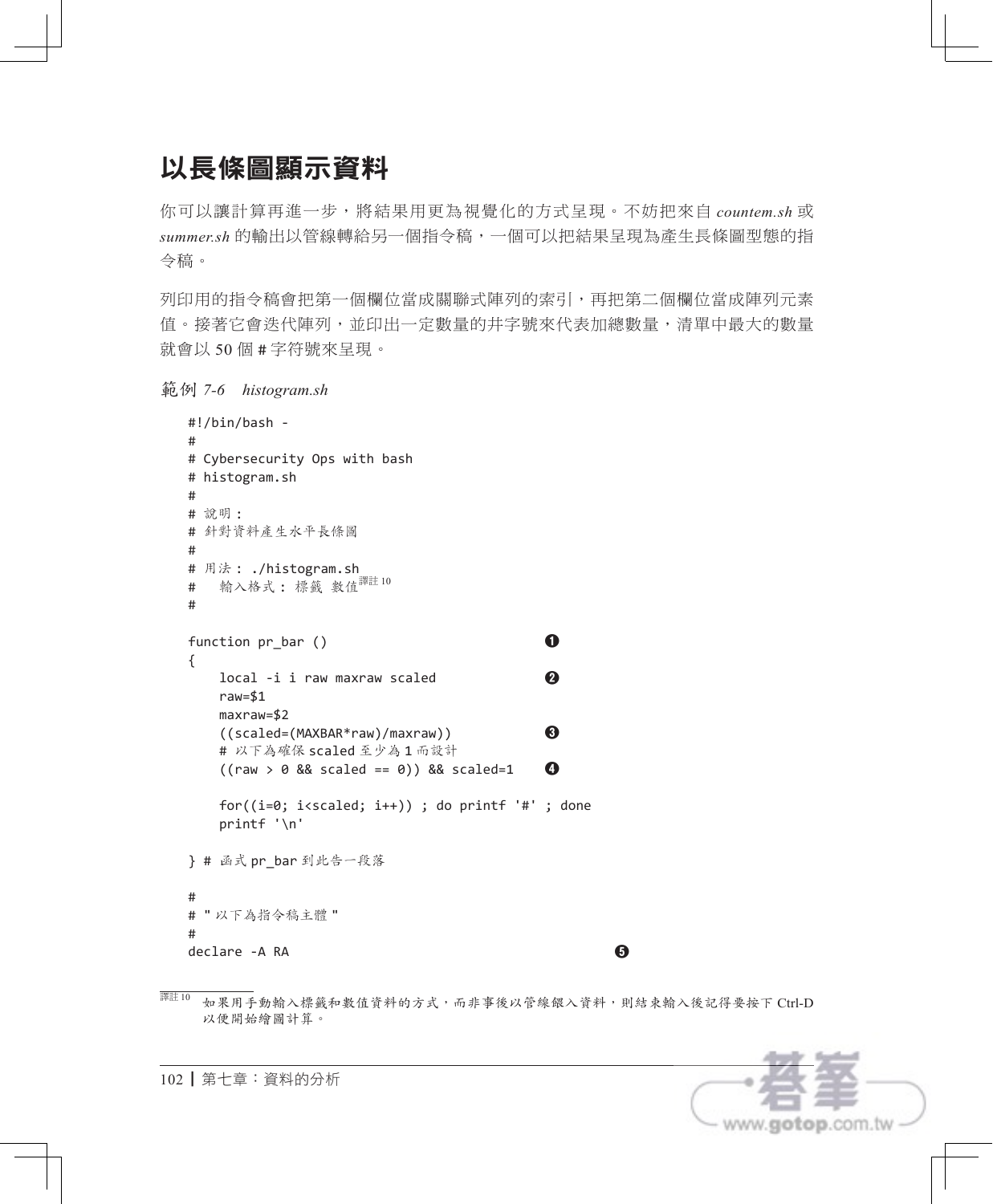**❻** 從日誌檔讀入的內容是一長串混合了複雜字眼和引號的字串。若要捕捉使用者代 理端的字串,我們必須改以「雙引號」來做為區隔字符,以便取出 \$1和 \$6 兩欄資 料。但是這樣做就代表第一個欄位 \$1 會含有 IP 位址以外的資訊(參閱範例 7-2, 其實是從 IP 位址開始一直到代表時區的 -0500 為止)。利用 bash 的 read,可以再 把空格去掉以取得 IP 位址。read 的最後一個引數會把所有尾隨的字眼都納入,這 樣就能取得內含使用者代理端字串的內容譯註 <sup>22</sup>。

執行 *useragents.sh* 時,它會輸出任何無法在 *useragents.txt* 檔案裡找到的使用者代理端 字串:

\$ bash useragents.sh < access.log

anomaly: 192.168.0.36 Mozilla/4.5 (compatible; HTTrack 3.0x; Windows 98) anomaly: 192.168.0.36 Mozilla/4.5 (compatible; HTTrack 3.0x; Windows 98) anomaly: 192.168.0.36 Mozilla/4.5 (compatible; HTTrack 3.0x; Windows 98) anomaly: 192.168.0.36 Mozilla/4.5 (compatible; HTTrack 3.0x; Windows 98) . . . anomaly: 192.168.0.36 Mozilla/4.5 (compatible; HTTrack 3.0x; Windows 98)

## 總結

在這一章裡,我們研究了各種統計分析的技術,藉以找出日誌檔中不尋常的行為。這類 分析方式可以幫大家深入了解曾經發生過的事情。在下一章當中,我們要探討如何分析 日誌檔和其他資料,以便即時掌握系統中正在發生的事。

# 研討

1. 以下範例使用了 cut 來印出 *access.log* 檔案的第一和第十個欄位:

\$ cut -d' ' -f1,10 access.log | bash summer.sh | sort -k 2.1 –rn

請用 awk 指令代替 cut 指令進行改寫。結果是否相同?這兩種方式會有何不同?

<sup>&</sup>lt;sup>譯註 22</sup> 注意,此處 read 的資料來源已經是 awk 切割出來的 \$1 和 \$6,也就是第一個雙引號之前的字串、加 上第五和第六這一對雙引號之間的字串。如果把 read 後面賦值的變數一一對照範例 7-2,很容易就 可以看出每個變數字面上的用意,譬如代表兩個破折號 dash1 和 dash2、代表時序的 dtstamp、代表 時差的 delta、以及最重要的 useragent 等等。這樣你就知道 read 已把使用者代理端的字串讀進變 數 useragent 了。

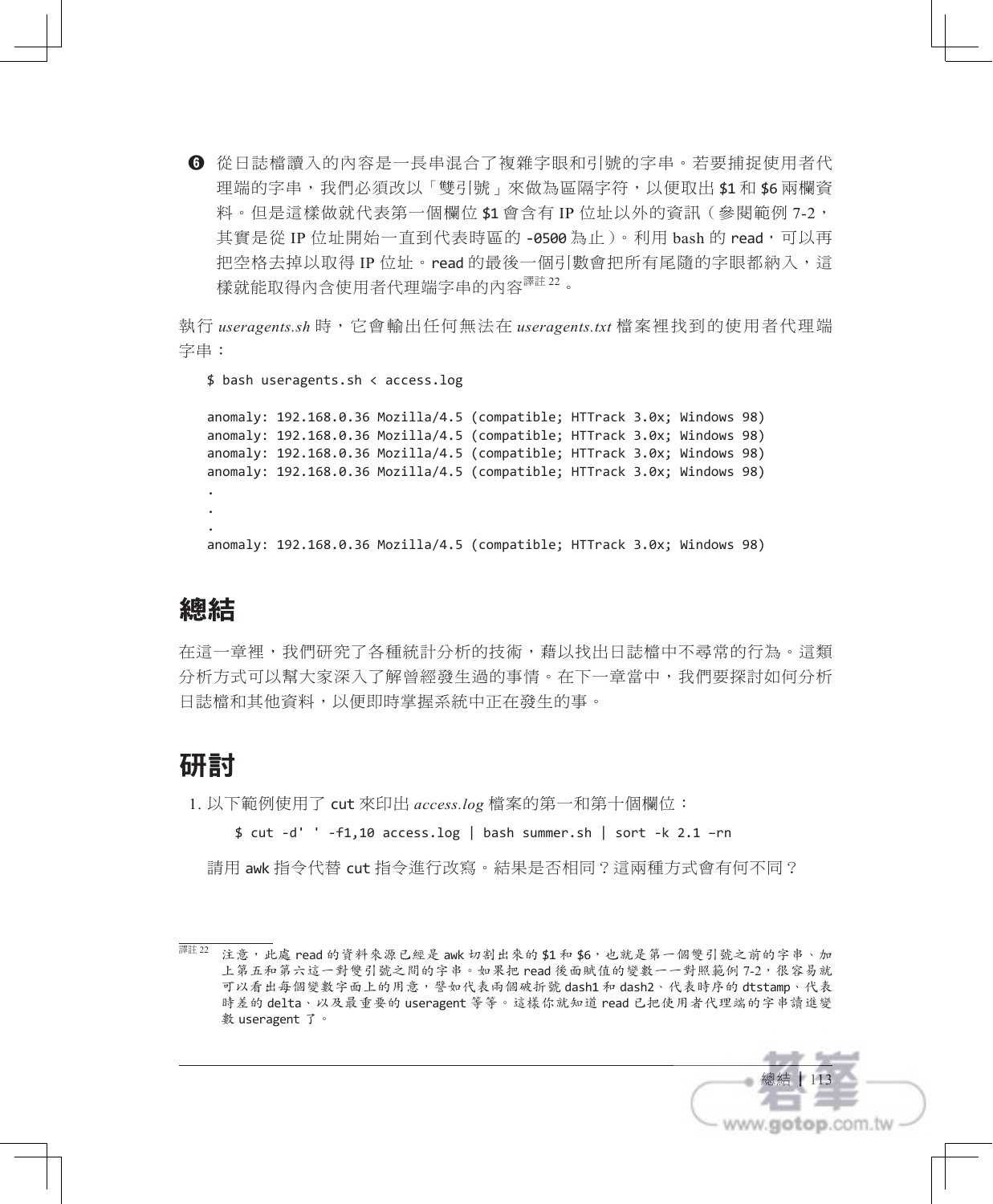若要進入指令(Command)模式時,只需按下 Esc 鍵即可。各位可以輸入表 11-1 所列 的任何指令,並按下 Enter 鍵令其生效執行。

| 常見的 vi 指令 | 表 11-1 |  |  |  |  |  |  |
|-----------|--------|--|--|--|--|--|--|
|-----------|--------|--|--|--|--|--|--|

| 指令          | 目的                     |
|-------------|------------------------|
| b           | 後退一整個字                 |
| CC          | 取代現在狺一整行               |
| <b>CW</b>   | 取代現在狺一個字               |
| dw          | 刪除現在這一個字               |
| dd          | 刪除現在狺一整行               |
| : W         | 寫入 / 儲存檔案              |
| :w filename | 寫入 / 儲存至指定的檔名 filename |
| :q!         | 狠出不存檔                  |
| ZZ          | 儲存並狠出                  |
| :set number | 顯示行號                   |
|             | 向前找                    |
| Ρ           | 往回找                    |
| n           | 找出下一個發牛處               |

vi 的完整介紹已經超出本書範疇。詳情可參閱 Vim 編輯器網頁(*https://www.vim.org/*)。

## xxd

xxd 指令會以二進位或十六進位格式將檔案顯示在螢幕上。

## 常用的指令選項

*-b*

以二進位格式顯示檔案,而非十六進位輸出。

#### *-l*

印出 n 個位元組。

*-s*

從第 n 個位元組的位置開始。

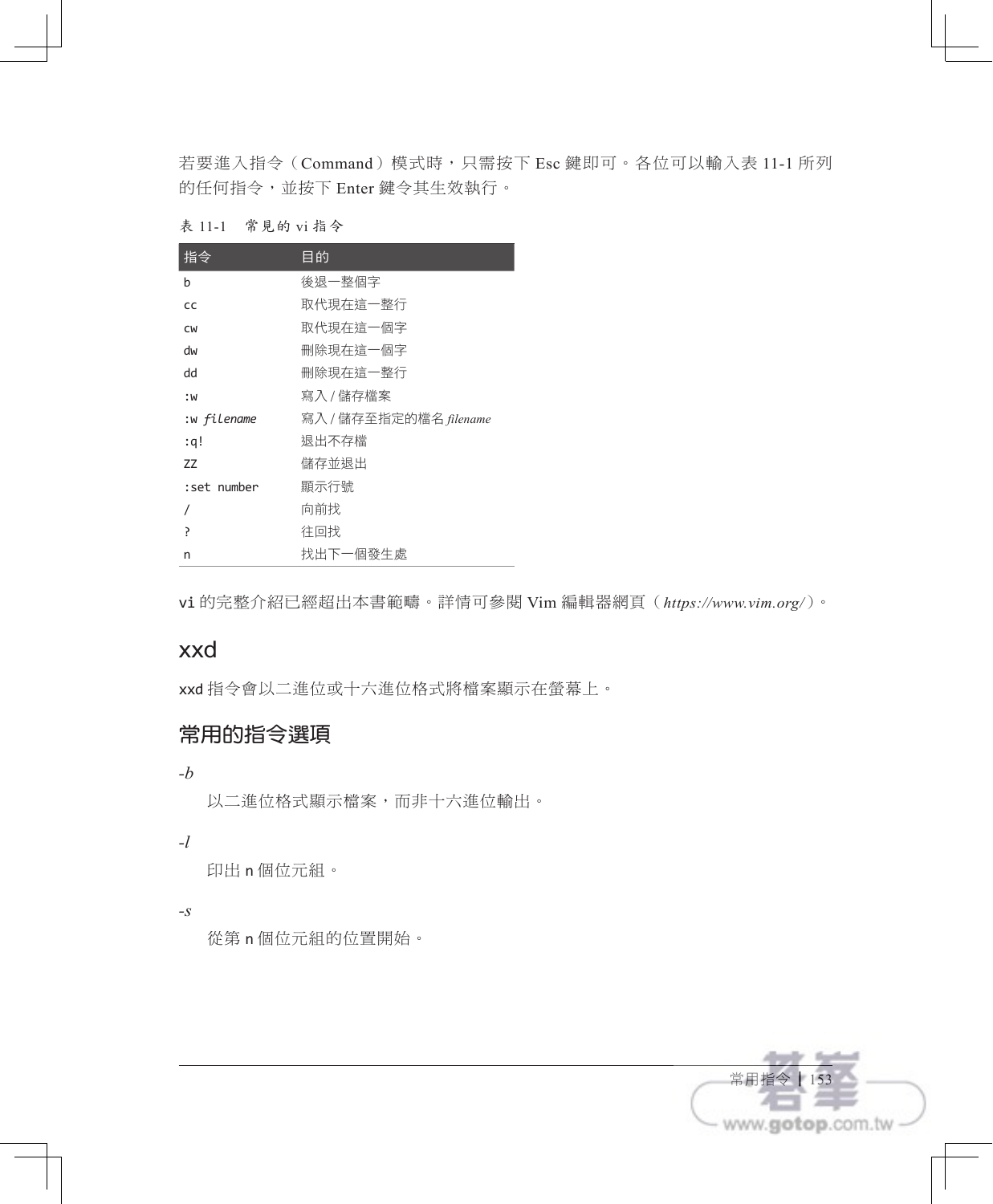```
 "result": "Trojan.Ransom.WannaCryptor.H",
     "update": "20180712"}
 .
 .
```
雖然 JSON 十分適合用來呈現結構化資料,用肉眼判讀仍嫌吃力。你可以用 grep 取出一 些重要資訊,像是檔案是否被判定為惡意之類:

\$ grep -Po '{"detected": true.\*?"result":.\*?,' Calc\_VirusTotal.txt

{"detected": true, "version": "1.3.0.9466", "result": "W32.WannaCrypLTE.Trojan", {"detected": true, "version": "14.0.297.0", "result": "Trojan.Ransom.WannaCryptor.H", {"detected": true, "version": "14.00", "result": "Trojan.Mauvaise.SL1",

grep 的選項-P 會啟用 Perl 引擎,這樣就可以引用 .\*?這種樣式的簡易量詞 (lazy quantifier)。這個簡易量詞只會比對出符合整個正規表示式的最少量字元,於是你就可 以擷取到每個防毒引擎的回應,而不必一次抓一大串。

雖然這種方式的確會奏效,但是使用 bash 指令稿的方式會更好,如範例 11-2 所示。

範例 *11-2 vtjson.sh*

.

```
#!/bin/bash -
#
# Rapid Cybersecurity Ops
# vtjson.sh
#
# 說明 :
# 在 JSON 檔案中尋找 VirusTotal 命中的惡意軟體
#
# 用法 :
# vtjson.sh [<json file>]
# <json file> 含有 VirusTotal 分析結果的檔案
# 預設檔名 : Calc_VirusTotal.txt
#
RE='^.(.*)...\{.*detect..(.*),..vers.*result....(.*).,..update.*$' ❶
FN="${1:-Calc_VirusTotal.txt}"
sed -e 's/{"scans": {/&\n /' -e 's/},/&\n/g' "$FN" | ❷
while read ALINE
do
   if \left[\right] $ALINE =~ $RE ]]
    then
       VIRUS="${BASH_REMATCH[1]}" ❹
```
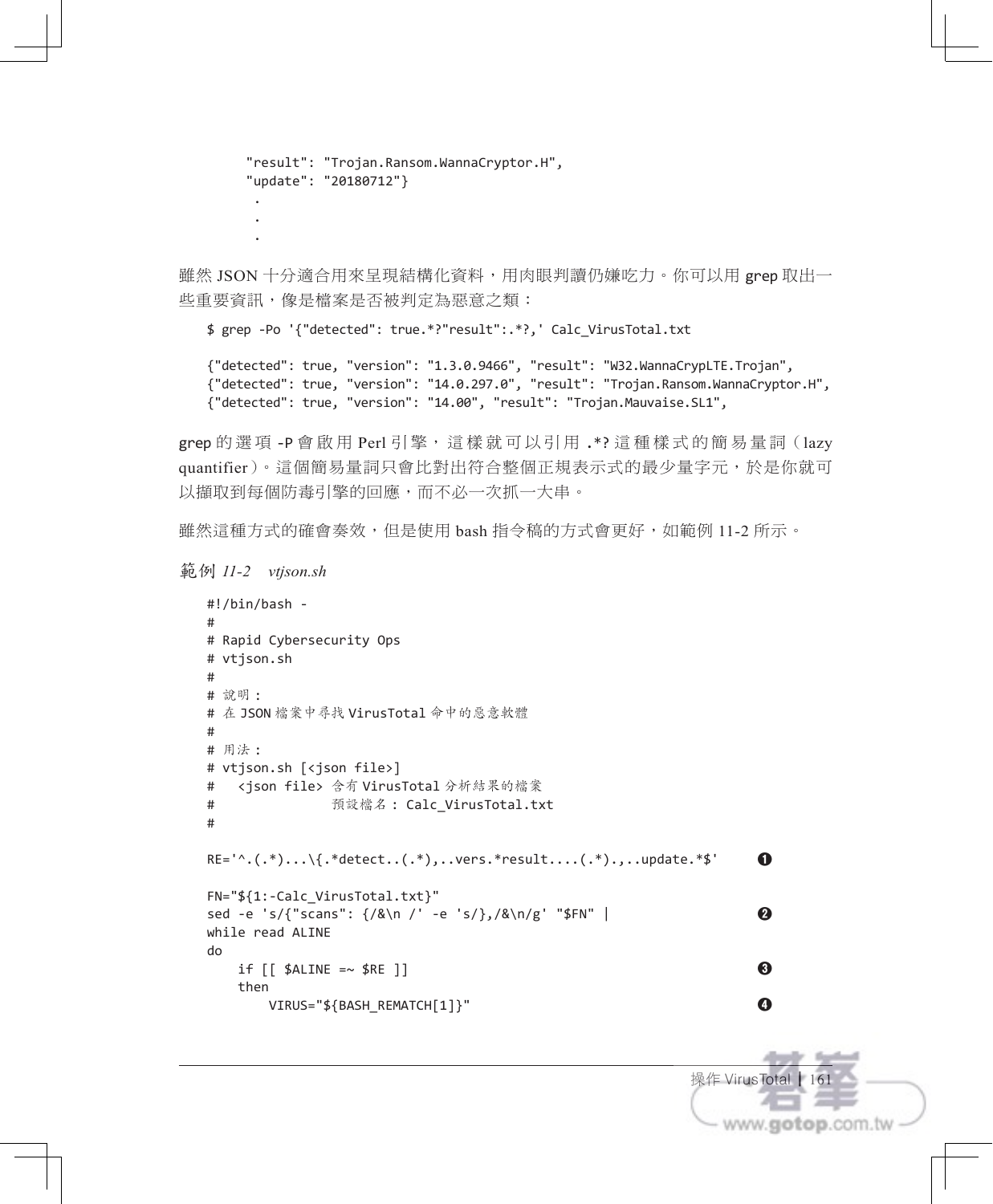| This is a header                                  |                                     |
|---------------------------------------------------|-------------------------------------|
| this is bold text this is a link                  |                                     |
| 1. This is list item 1<br>2. This is list item 2. |                                     |
|                                                   | Row 1, Column 1 Row 1, Column 2     |
|                                                   | Row 2, Column $1$ Row 2, Column $2$ |

#### 圖 12-1 呈現 HTML 網頁

為了簡化輸出為 HTML 的過程,各位可以用一支簡單的指令稿,把項目用標籤包起來。 範例 12-2 就會讀入一段字串和標籤,並輸出為以標籤包覆的字串,並以換行字元結尾。

範例 *12-2 tagit.sh*

```
#!/bin/bash -
  #
  # Cybersecurity Ops with bash
  # tagit.sh
  #
  # 說明 :
  # 在一段字串前後加上開頭和結尾的標籤
  #
  # 用法 :
  # tagit.sh <tag> <string>
  # <tag> 需要用到的標籤
  # <string> 需要標示的字串
  #
  printf '<%s>%s</%s>\n' "${1}" "${2}" "${1}"
這也可以改寫成一個簡單的函式,以便在其他指令稿中引用:
```

```
function tagit ()
{
     printf '<%s>%s</%s>\n' "${1}" "${2}" "${1}"
}
```